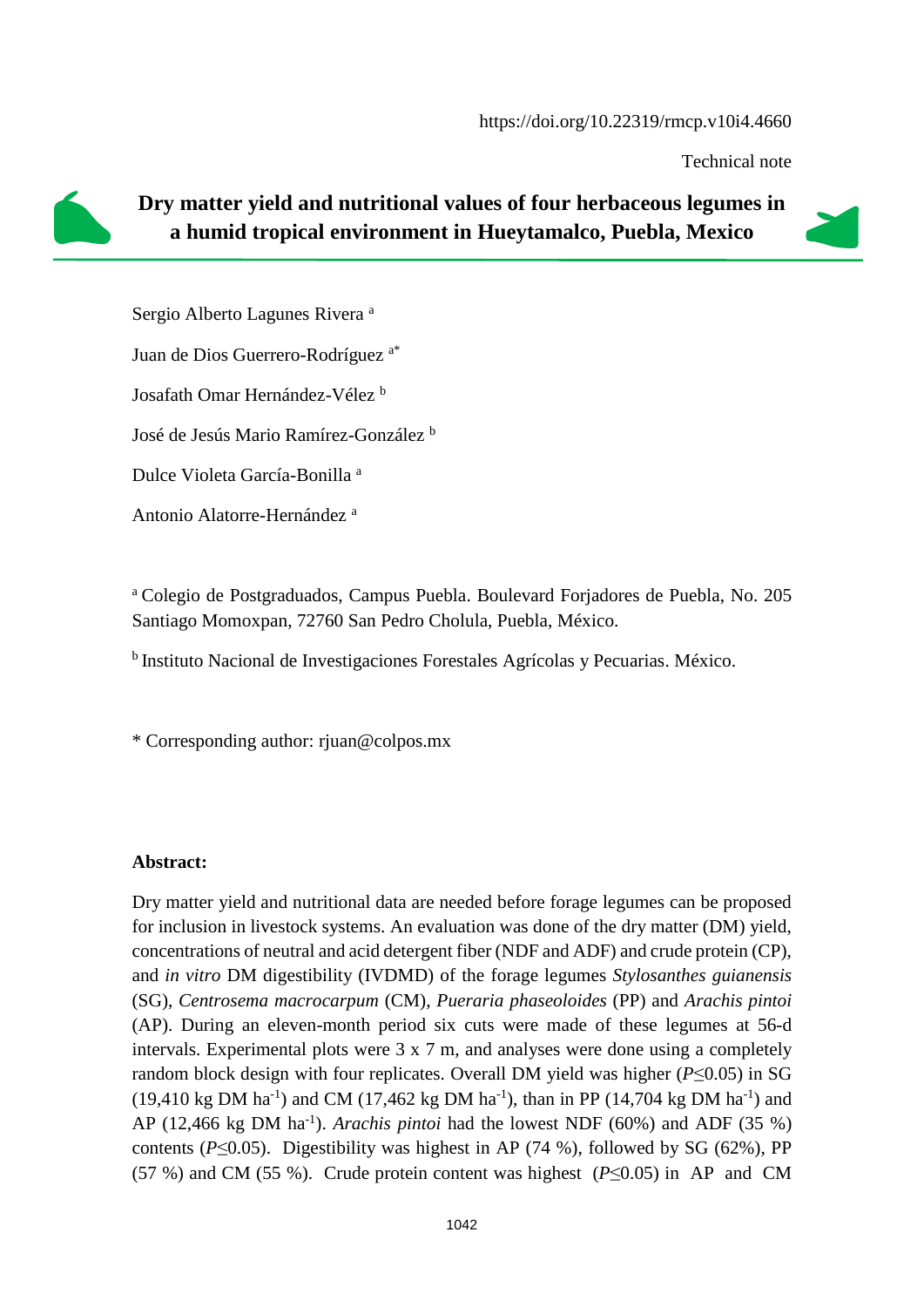(21 %) followed by SG (19 %) and PP (17.8 %). Although DM yield was highest in SG and CM, and digestibility and crude protein content were highest in AP, all four forage legume species exhibited sufficiently high nutritional values and DM production to make them alternative protein sources for ruminants with low-nutrient diets.

**Key words:** Nutritional quality, Yield, Herbaceous legumes.

Received: 10/10/2017

Accepted: 09/08/2018

In tropical Mexico, ruminant livestock production depends largely on the grazing of native and introduced grasses. These usually require high levels of nitrogen fertilization and experience substantial declines in protein content and digestibility as they mature $(1,2)$ . Indeed, depending on age, in some grass species protein content can be as little as 7 %, which can prove limiting to ruminant production $(3)$ .

One way of improving the diet of grazing ruminants is to include herbaceous legume forage species, which, compared to grasses, maintain a high nutritional value throughout their biological cycle<sup> $(1,4)$ </sup>. Depending on the species, tropical herbaceous legumes can attain crude protein contents ranging from 19 to 22  $\%$ <sup>(5)</sup>, and dry matter digestibility values of 58 to 72  $\%$ <sup>(6)</sup>. When associated with grasses their ability to fix nitrogen in the soil can increase grass dry matter yield and nutritional quality<sup> $(7,8)$ </sup>. They can also be used in monoculture or as protein banks. The legumes *Stylosanthes guianensis*, *Centrosema macrocarpum*, *Pueraria phaseoloides* and *Arachis pintoi* are proven to be important forage resources in the development of livestock production systems in wet and dry tropical regions<sup>(9,10,11)</sup>. *Stylosanthes guianensis* is a semi-erect evergreen herbaceous legume(9) similar to *C. macrocarpum*, although the latter is less woody than the former. *Pueraria phaseoloides* and *A. pintoi* are long-stemmed vines and with a creeping growth habit<sup> $(12,13)$ </sup>. Both can adapt to soils ranging from clay to sandy, usually with an organic matter content above  $3\%$ <sup>(12,14)</sup>.

Introduction of these species to a given region requires prior knowledge of their productive behavior, and any possible environmental factors that could influence dry matter yield and nutritional value. Production data is available for each species but few comparisons have been made between them under the same edaphoclimatic conditions. This is vital when deciding which of them to plant. Evaluation of species dry matter yield and nutritional value is basic to developing supplementation strategies and optimizing use of available fodder $(4)$ . The present study objective was to evaluate the dry matter yield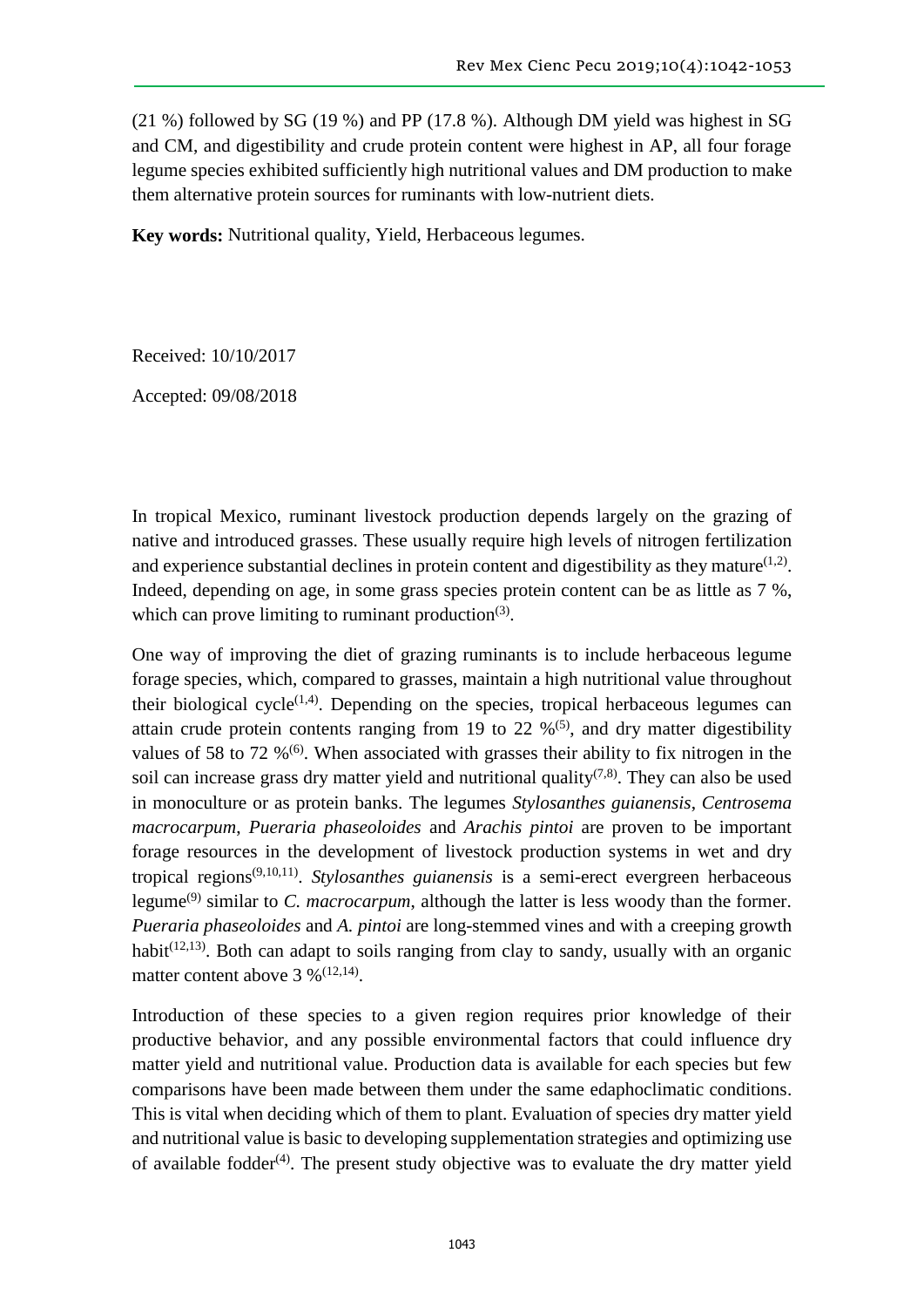and nutritional value of four herbaceous legume forage species in a warm humid tropical area of the state of Puebla, Mexico.

The experiment was run at the Las Margaritas Experimental Station of the National Institute of Agricultural and Livestock Forest Research (Instituto Nacional de Investigaciones Forestales Agrícolas y Pecuarias), in the Municipality of Hueytamalco, Puebla, under seasonal conditions. The station is located at 20°00' N and 97°18' W, and an altitude of 450 m asl. Regional climate is  $Af(c)$ , with a 21 °C average annual temperature, 3,000 mm average annual rainfall and 90 % average relative humidity<sup>(15)</sup>. During the study period, accumulated rainfall was 1200.7 mm, maximum temperature ranged from 14.9 to 33.6 °C, and minimum temperature from 7.6 to 21 °C (Figure 1). Soil in the study area was clayey with a pH of 4.4, EC of  $0.26$  mmhos  $cm<sup>-1</sup>$  and organic matter content of 5.2 %. Nutrient content was poor in N  $(0.004 \%)$ , P  $(4.06 \text{ ppm})$ , B  $(0.166 \text{ ppm})$ and Zn  $(4.66$  ppm), rich in K  $(150$  ppm), Ca  $(570$  ppm) and Cu  $(520$  ppm), and had average Mg levels (73.33 pm). The four legume species were evaluated for eleven months (March 2009 to February 2010). After an initial cut 45 d post-planting to create a homogenous height, successive cuts were done every 56 d, for a total of six cuts (Figure 1). Cut dates were 16 May, 12 July, 6 September, 2 November, and 28 December 2009, and 24 February 2010.



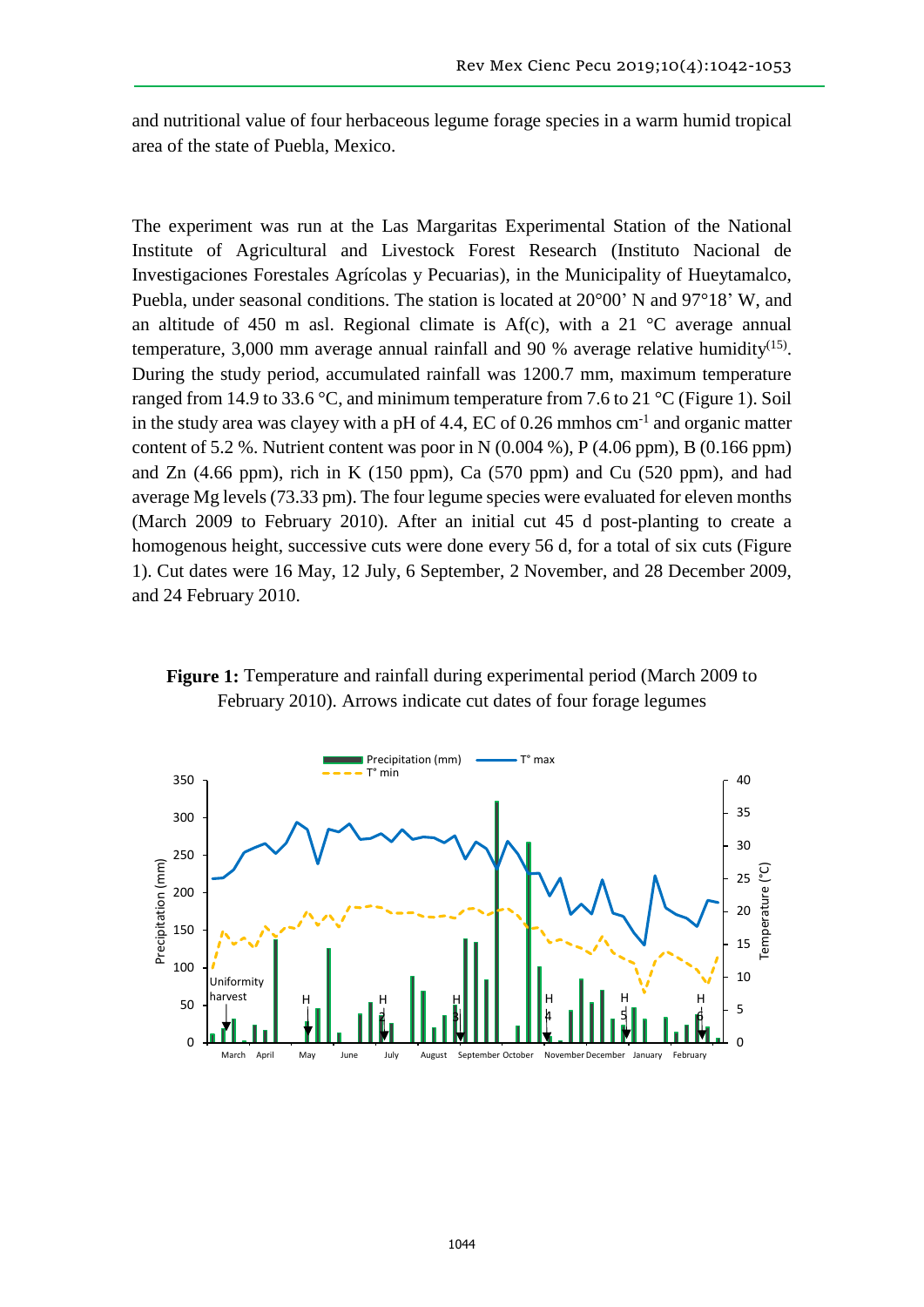Soils were prepared by plowing and raking. Fertilizer (00-80-60 N-P-K ha<sup>-1</sup>) in the form of tricalcium superphosphate and potassium chloride was applied once at the time of planting. Seeds of three of the legumes [*Styloshanthes guianensis* (Aubl.) Sw. (cv Ubon); *Centrosema macrocarpum* Benth (CIAT 5713); and *Pueraria phaseoloides* (Roxb.) Benth (cv Jarocha)], were scarified with water at 75  $\degree$ C for 3 min. They were then sown by aerial spreading in experimental units of 21 m<sup>2</sup> (3 x 7 m) at a density of 35 kg seed ha<sup>-1</sup>; the seeds of these species have physical latency, and they were 3 yr-old prior to the trial. *Arachis pintoi* Krapov and W. C. Greg. (CIAT 17434) was planted using vegetative material (stems with roots of 2 to 4 nodules) with 10 cm between plants.

Vegetal material samples were collected every 56 d by randomly placing a 0.25 x 0.25 m metal frame inside each experimental unit. Within this quadrant all aerial biomass was removed from each plant<sup>(11)</sup>; for *A. pintoi* this was done at 10 cm above soil surface, and for *S. guianensis*, *C. macrocarpum* and *P. phaseoloides* at 15 cm above soil surface. The collected matter was weighed fresh and stored in marked paper bags. The leaf-to-stem ratio of each species was measured by separately weighing the leaf and stem fractions of each plant and dividing leaf weight by stem weight. All samples were dried in a forcedair stove at 55 °C to constant weight.

Dried samples were ground in a cyclone mill until passing through 1 mm mesh. Neutral detergent fiber (NDF) and acid detergent fiber (ADF) were measured sequentially and in duplicate with a fiber analyzer (ANKOM 200/220) following manufacturer protocols<sup>(16)</sup>. Crude protein (CP) was measured in duplicate with the Kjeldahl method, multiplying nitrogen percentage by 6.25<sup>(17)</sup>. *In vitro* dry matter digestibility (IVDMD) was measured in duplicate following the pepsin-cellulase enzymatic method $(18,19)$ .

Because the experimental parcel was sloped, a completely random block design with four repetitions was used; each legume species constituted a treatment. Data were analyzed with a divided plots arrangement in which the largest plots were each legume species and the smallest plots were each cut. An analysis of variance was run and the means compared with the Tukey test. All statistical analyses were done with the SAS ver. 9.0 statistical package<sup>(20)</sup>.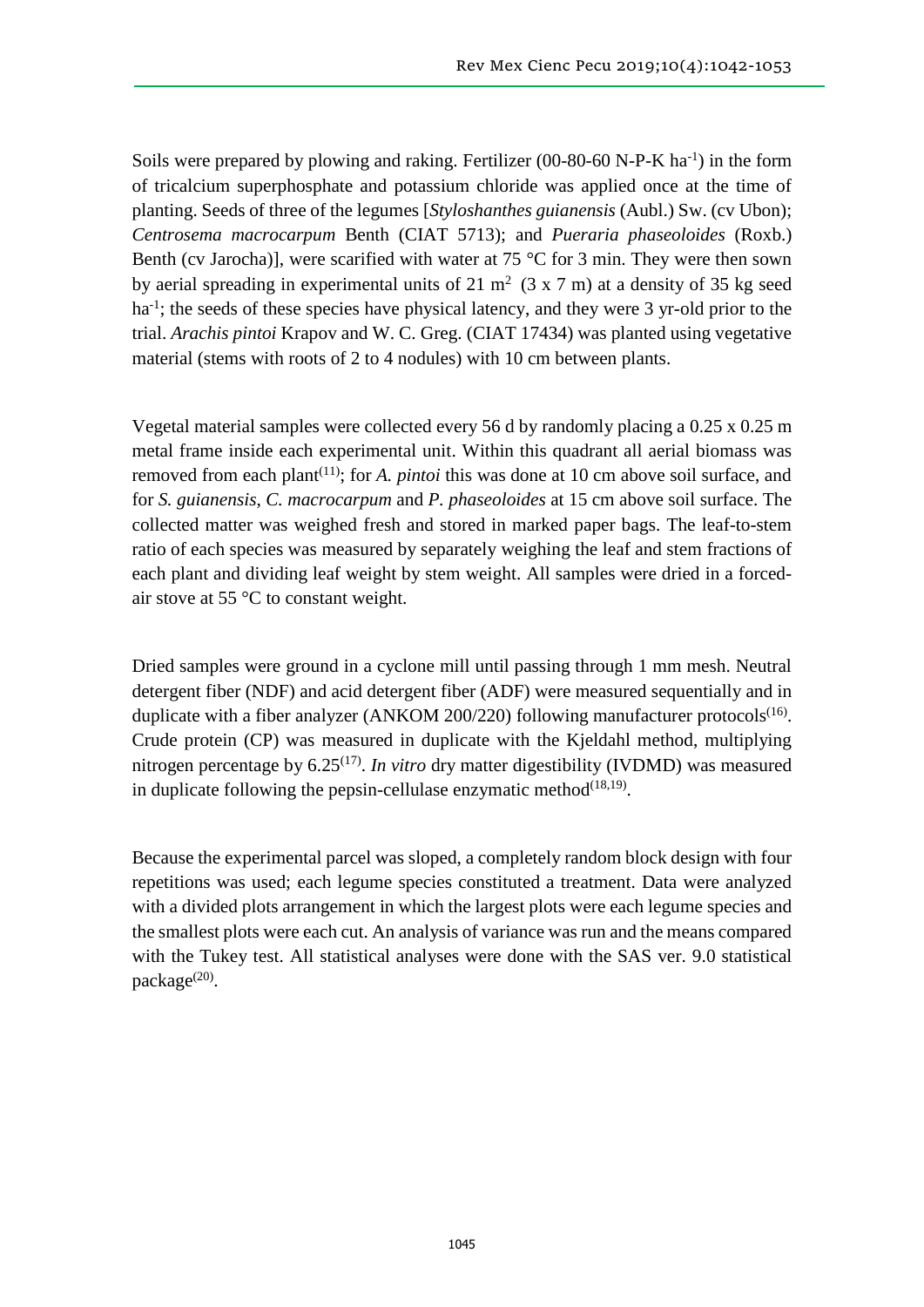Dry matter (DM) production differed  $(P \le 0.05)$  between the four studied legume species and between cuts. In most of the cuts AP had the lowest yields, although it did not differ from PP. Overall, the four legumes tended to increase DM production from cut 2 to cut 3 (Figure 2), but from cut 4 to cut 6 production decreased substantially. Total DM production during the study period was highest in SG  $(19,410 \text{ kg DM ha}^{-1})$  and CM  $(17,462 \text{ kg DM ha}^{-1})$ , and lowest in PP  $(14,704 \text{ kg DM ha}^{-1})$  and AP  $(12,466 \text{ kg DM ha}^{-1})$ 1 ).

Figure 2: Dry matter (DM) yield (kg ha<sup>-1</sup>) of the herbaceous legumes *Stylosanthes guianensis*, *Centrosema macrocarpum*, *Arachis pintoi* and *Pueraria phaseoloides*



Average leaf production was higher in SG, CM and PP than in AP (*P*≤0.05), while stem production was highest in SG (*P*≤0.05). The leaf-to-stem ratio was highest in PP, followed by CM ( $P \le 0.05$ ), and was consistently the lowest in SG (Table 1).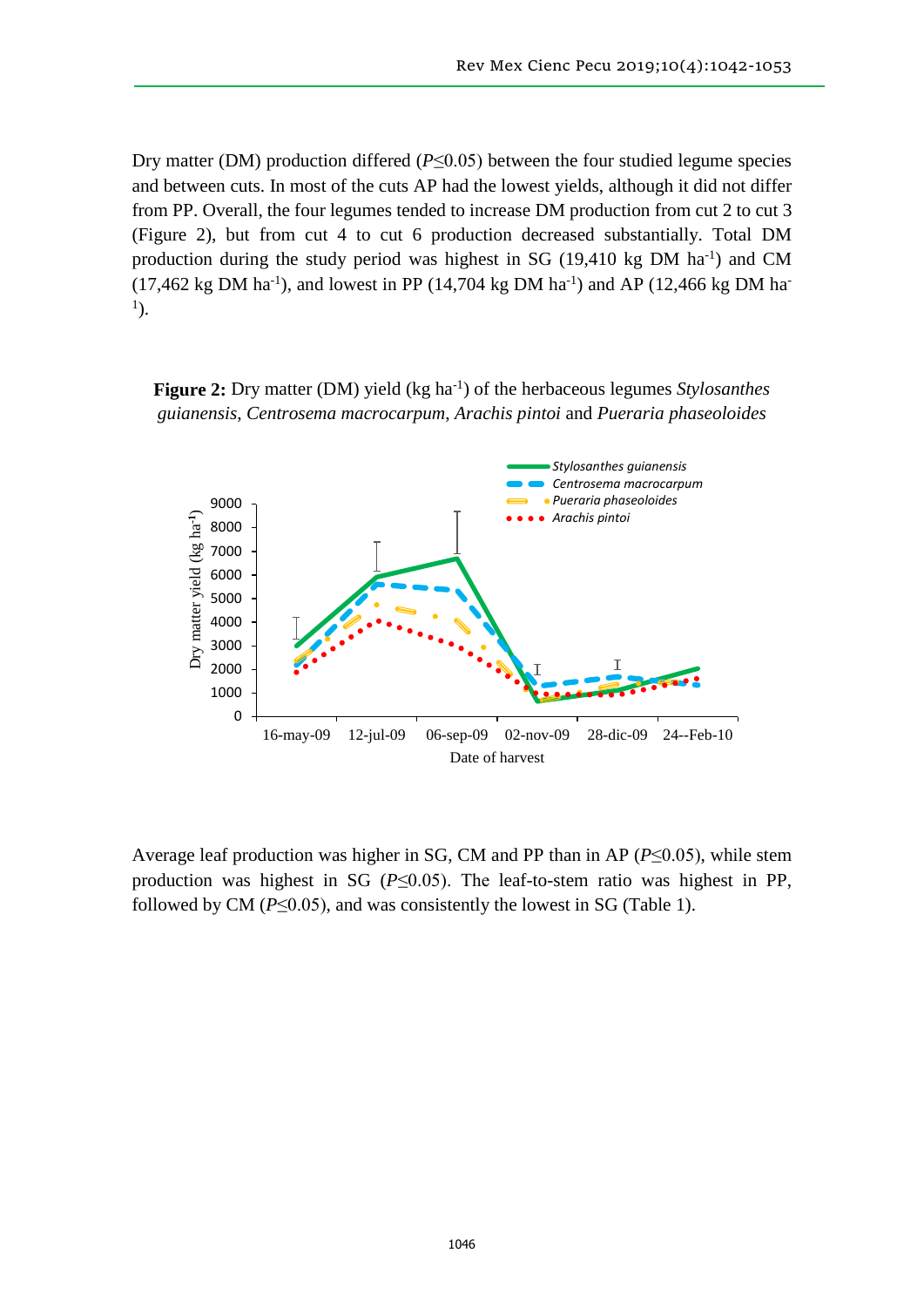| Variable                    | <b>SG</b>        | CМ                  | <b>PP</b>           | AP                  | <b>SEM</b> |
|-----------------------------|------------------|---------------------|---------------------|---------------------|------------|
| DM, $kg$ ha <sup>-1</sup>   | $3235.3^{\rm a}$ | 2910.3 <sup>a</sup> | 2450.6 <sup>b</sup> | 2077.8 <sup>c</sup> | 196.0      |
| Leaf, $kg \, ha^{-1}$       | $1601.5^{\rm a}$ | 1641.2 <sup>a</sup> | $1467.5^{\rm a}$    | 1171.5 <sup>b</sup> | 99.4       |
| Stem, $kg$ ha <sup>-1</sup> | $1633.6^{\rm a}$ | 1269.1 <sup>b</sup> | 983.2 <sup>c</sup>  | $906.1^{\circ}$     | 95.5       |
| Leaf:stem                   | 1.07 $^{\circ}$  | 1.38 <sup>ab</sup>  | $1\,57^{\rm a}$     | 1.45 <sup>b</sup>   | 0.048      |

**Table 1:** Average yield for dry matter(DM) per cut, leaves and stems, and leaf-to-stem ratio values for *Stylosanthes guianensis* (SG), *Centrosema macrocarpum* (CM), *Pueraria phaseoloides* (PP) and *Arachis pintoi* (AP)

SEM= standard error of the mean.

a,b,c Different letter superscripts in the same row indicate significant difference (*P*≤0.05).

Average neutral detergent fiber (NDF) content ranged from 61 to 66 % and differed (*P*≤0.05) between all four species. Acid detergent fiber (ADF) content ranged from 35 to 46 %, and again differed (*P*≤0.05) between all four species. The lowest fiber content in all but one of the cuts was in AP (Figure 3).

## **Figure 3.** Neutral detergent fiber (NDF), acid detergent fiber (ADF), crude protein and *in vitro* dry matter digestibility (IVDMD) in *Stylosanthes guianensis* (SG), *Centrosema macrocarpum* (CM), *Pueraria phaseoloides* (PP) and *Arachis pintoi* (AP)

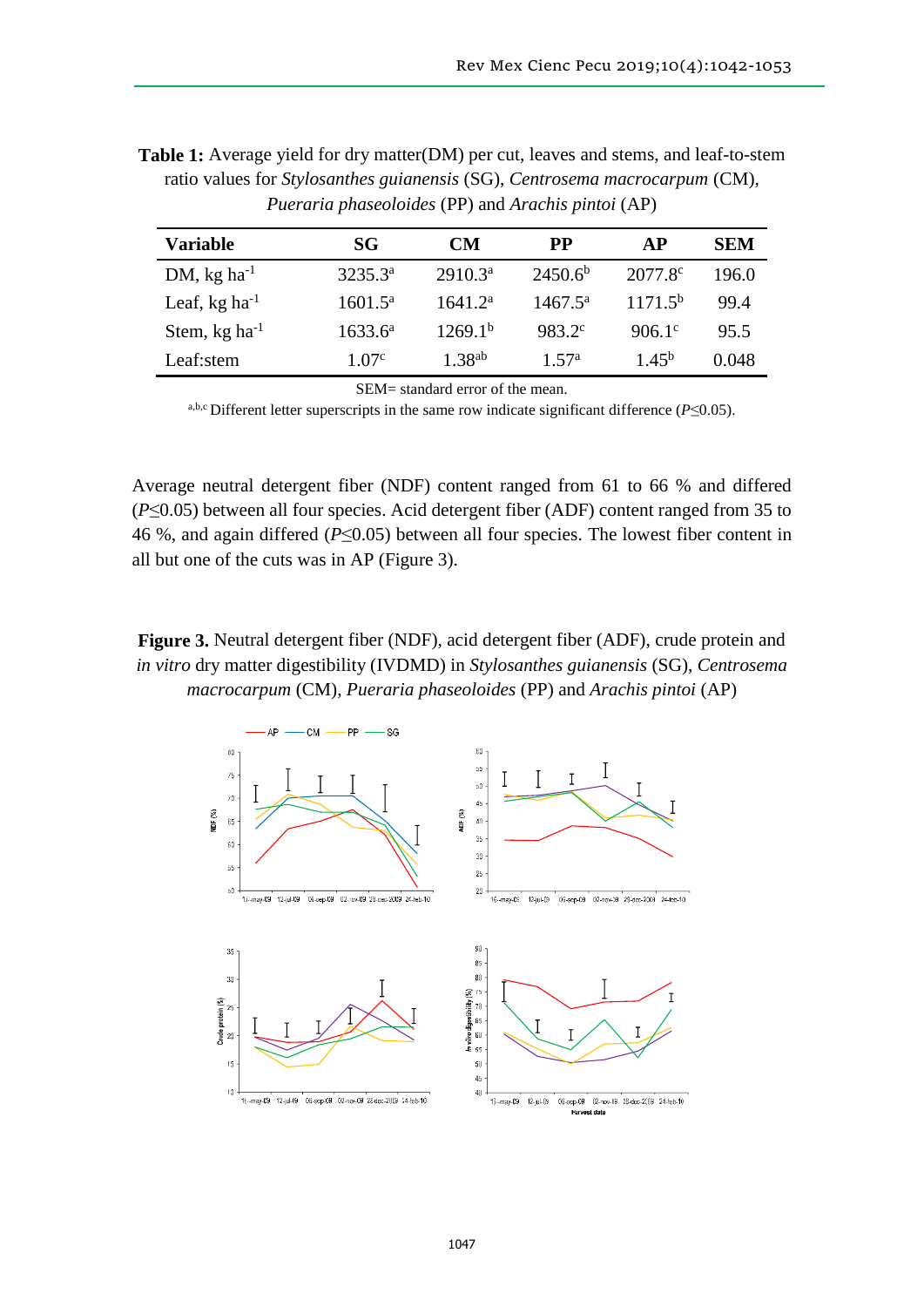Crude protein (CP) content varied from 18 to 21 %, and was highest in AP and CM (*P*≤0.05) in most cuts (Figure 3; Table 2). Average IVDMD ranged from 55 to 74 %, with AP consistently having the highest levels (*P*≤0.05).

**Table 2.** Average NDF, ADF, CP and IVDMD percentages (n=24) for *Stylosanthes guianensis* (SG), *Centrosema macrocarpum* (CM), *Pueraria phaseoloides* (PP) and *Arachis pintoi* (AP)

| <b>Variable</b> | SG              | <b>CM</b>       | PP              | AP              | <b>SEM</b> |
|-----------------|-----------------|-----------------|-----------------|-----------------|------------|
| <b>NDF</b>      | $65^{\rm a}$    | $66^{\circ}$    | $65^{\rm a}$    | 61 <sup>b</sup> | 0.591      |
| ADF             | 44 <sup>b</sup> | 46 <sup>a</sup> | 44 <sup>b</sup> | 35 <sup>c</sup> | 0.575      |
| CP              | 19 <sup>b</sup> | 21 <sup>a</sup> | 18 <sup>c</sup> | 21 <sup>a</sup> | 0.300      |
| <b>IVDMD</b>    | 62 <sup>b</sup> | $55^{\rm d}$    | 57 <sup>c</sup> | 74 <sup>a</sup> | 0.945      |

SEM= standard error of the mean.

a,b,c,d Different letter superscripts in the same row indicate significant difference (*P*≤0.05).

Throughout the six cuts the four legume species exhibited differential DM yield patterns in response to environmental temperature and humidity. Yields were highest when minimum temperatures exceeded 18 °C and humidity was high, but as these two environmental variables declined so did DM accumulation. This is similar to the results reported in a study of *S. guianenesis*, *A. pintoi*, *P. phaseoloides* and *Clitoria ternatea* which found that during a regrowth period of 21 to 84 days DM increase was higher  $(1.17)$ to 6.52 t ha<sup>-1</sup>) during the rainy season than the dry season (0.749 to 4.37 t ha<sup>-1</sup>)<sup>(9)</sup>. These results are interpreted to indicate that these legumes' high forage potential depended on favorable humidity and temperature conditions. In the present case, the lower DM yield from November to February may have been due to the studied species inability to adapt to the cold season. The lowest average temperature during these months (November-February) was 12.9 °C. These months also coincide with the last three cuts, in which the four species exhibited the lowest DM yield. However, average DM yields per cut for the studied legumes were similar to those reported in other studies for *Stylosanthes macrocephala* (2,701 kg MS ha-1 ), *P. phaseoloides* (2,404 kg), *A. pintoi* (1,470 kg) and Centroscema pubescens  $(2,172 \text{ kg})^{(9,11,21)}$ .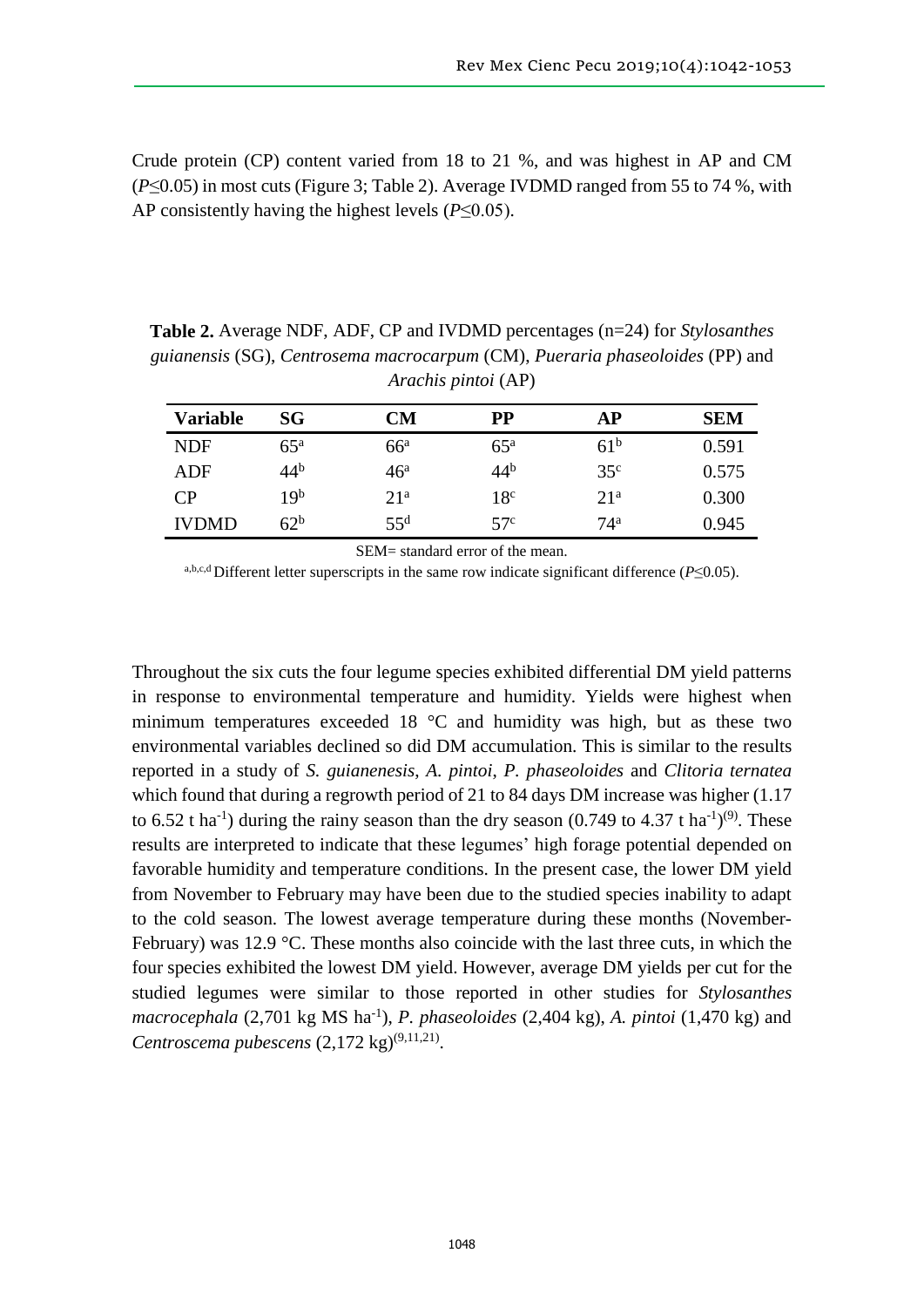Leaf yield did not differ between SG, CM and PP, although SG and CM had higher stem production. The latter two species have a semi-erect growth habit which apparently provided them with higher cumulative DM production than the creeping vines AP and PP. The highest leaf-to-stem ratio was observed in PP. This agrees with a study of *P. phaseoloides* in which it was found to have a higher leaf-stem ratio than *S. macrocephala* and *Macrotyloma axillare*<sup>(11)</sup>. Leaves apparently provide a greater portion of DM production in PP, which directly influences its advantageous composition for livestock feed. The lowest leaf-to-stem ratio values among the studied species were observed in SG. Similar observations have been made in a study of *S. guianensis* which found it to have a lower leaf-to-stem ratio than *A. pintoi*, *P. phaseoloides* and *C. ternatea* largely due to its semi-erect, semi-woody growth habit and short branches<sup>(9)</sup>.

The lower NDF and ADF contents in AP compared to the other species were probably due to differences in growth habits. Semi-erect legumes such as CM and SG generally accumulate more structural carbohydrates in stems to support foliage than do creepers such as  $AP^{(22)}$ . Of note is that PP has the same growth habit as AP but its NDF and ADF contents did not differ from SG and CM. This indicates that, despite having a creeping growth habit and a higher leaf-to-stem ratio, PP contains more fibrous components than AP. The NDF and ADF values observed here for SG and CM are comparable to those reported for *Stylosanthes scabra* (NDF= 50%; ADF= 40%) and *C. pubescens* (NDF= 53 %; ADF=  $48\%$ )<sup>(10)</sup>.

Given its lower NDF and ADF contents the high CP content of AP is to be expected. In another report with the same observation this higher CP content was attributed to the stable leaf-to-stem ratio of AP throughout its growth period and its consequently higher cellular content<sup>(9)</sup>. The leaves of AP accumulate a higher proportion of N derived from reserves in the roots and mature stems<sup> $(23)$ </sup>. This may explain the similar CP content in AP and CM since the latter has a larger proportion of leaves than AP but they still have very similar leaf-to-stem ratio values. In contrast, PP had more leaves and a higher leaf-tostem ratio than AP but had the lowest CP content; even SG, which had the highest stem proportion, had a higher CP content than PP. There is evidence that PP has a low CP content even though it produces extensive foliage during growth<sup> $(9)$ </sup>. Despite the differences in CP content between the studied legumes all their levels surpassed the estimated  $7%$  CP minimum maintenance requirements for ruminants<sup>(3)</sup>.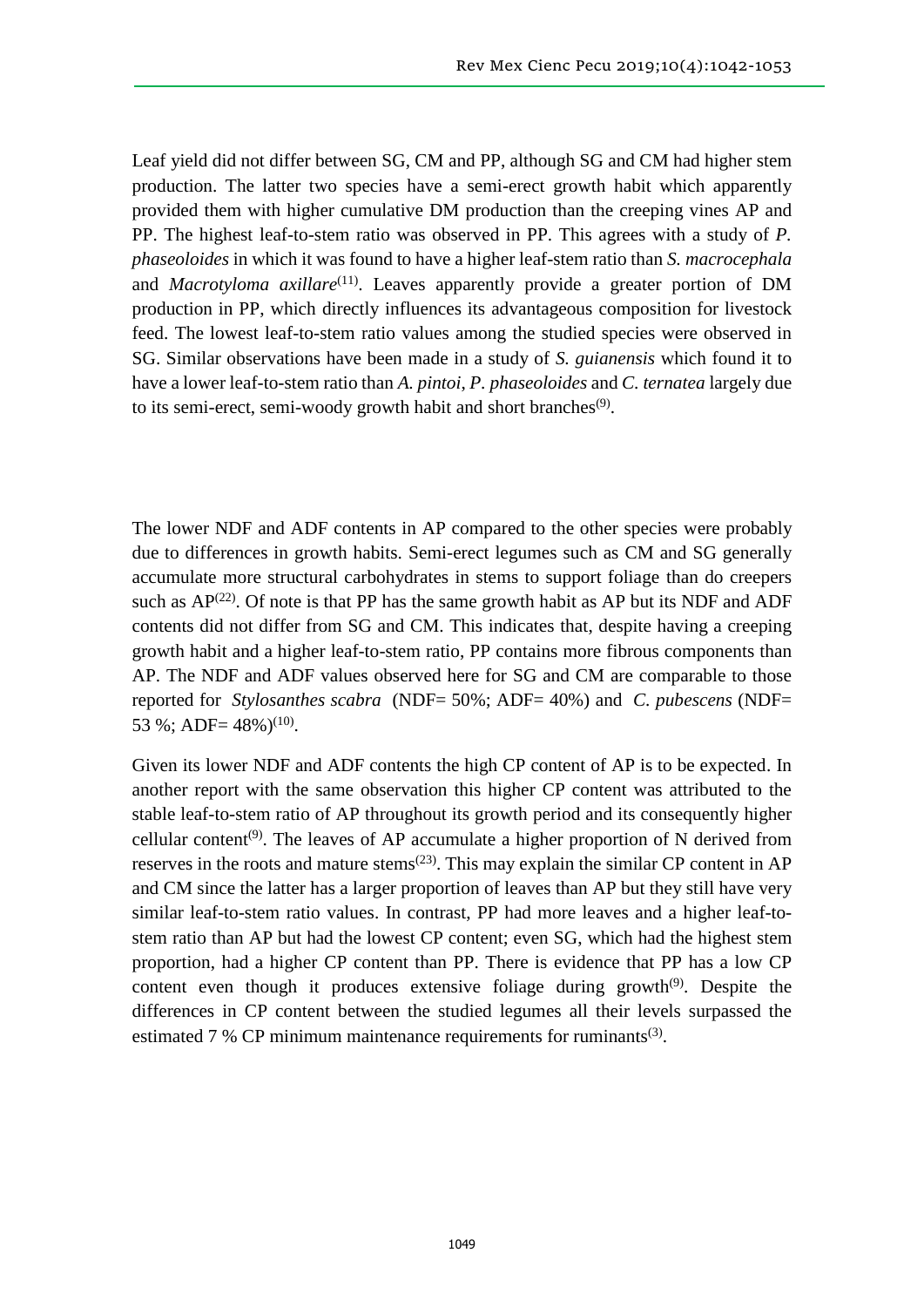Throughout all six cuts IVDMD remained highest in AP, which is directly related to its lower NDF and ADF contents during growth. In contrast, PP and CM had the lowest IVDMD values due to their high fiber contents. The low digestibility of these species (PP, CM) may also be due to high lignin concentration (not evaluated here) since this can considerably reduce forage  $IVDMD<sup>(3)</sup>$ . Further supporting this possibility is the low digestibility reported for *C. pubescens* and *S. scabra* due partially to high NDF and ADF contents, but primarily caused by these species' high lignin concentration (17 and 18 %, respectively)<sup>(10)</sup>. However, a forage plant's nutritional value can vary in response to factors such as species, climatic conditions, sampling site and vegetative stage $^{(24)}$ .

Dry matter production was variable in the four studied legumes and responded mainly to rainfall and temperatures at the experimental site. Inter-species variation in chemical composition was affected mainly by differences between species. *Stylosanthes guianensis* and *Centrosema macrocarpum* had the highest dry matter production, but *Arachis pintoi* exhibited the highest nutritional quality due mainly to its high crude protein content and digestibility. Although they differed in terms of the evaluated variables, the four studied legumes had high nutritional value, are promising alternative forage sources and apt for use as complements to low nutritional quality diets for ruminants in the study region.

## **Literature cited:**

- 1. Dewhurst RJ, Delaby RJ, Moloney A, Boland T, Lewis E. Nutritive value of forage legumes used for grazing and silage. Irish J Agric Food Res 2009;48:167-187.
- 2. Enriquez-Hidalgo D, Hennessy D, Gilliland T, Egan M, Mee JF, Lewis E. Effect of rotationally grazing perennial ryegrass white clover or perennial ryegrass only swards on dairy cow feeding behavior, rumen characteristics and sward depletion patterns. Livest Sci 2014;169:48-62.
- 3. Nunes ATD, Cabral LV, Amorim ELC, dos Santos MVF, Albuquerque UP. Plants used to feed ruminants in semi-arid Brazil: a study of nutritional composition guided by local ecological knowledge. J Arid Environ 2016;135:96-103.
- 4. Geleti D, Hailemariam M, Mengistu A, Tolera A. Nutritive value of selected browse and herbaceous forage legumes adapted to medium altitude subhumid areas of western Oromia, Ethiopia. Glob Vet 2013;11(6):809-816.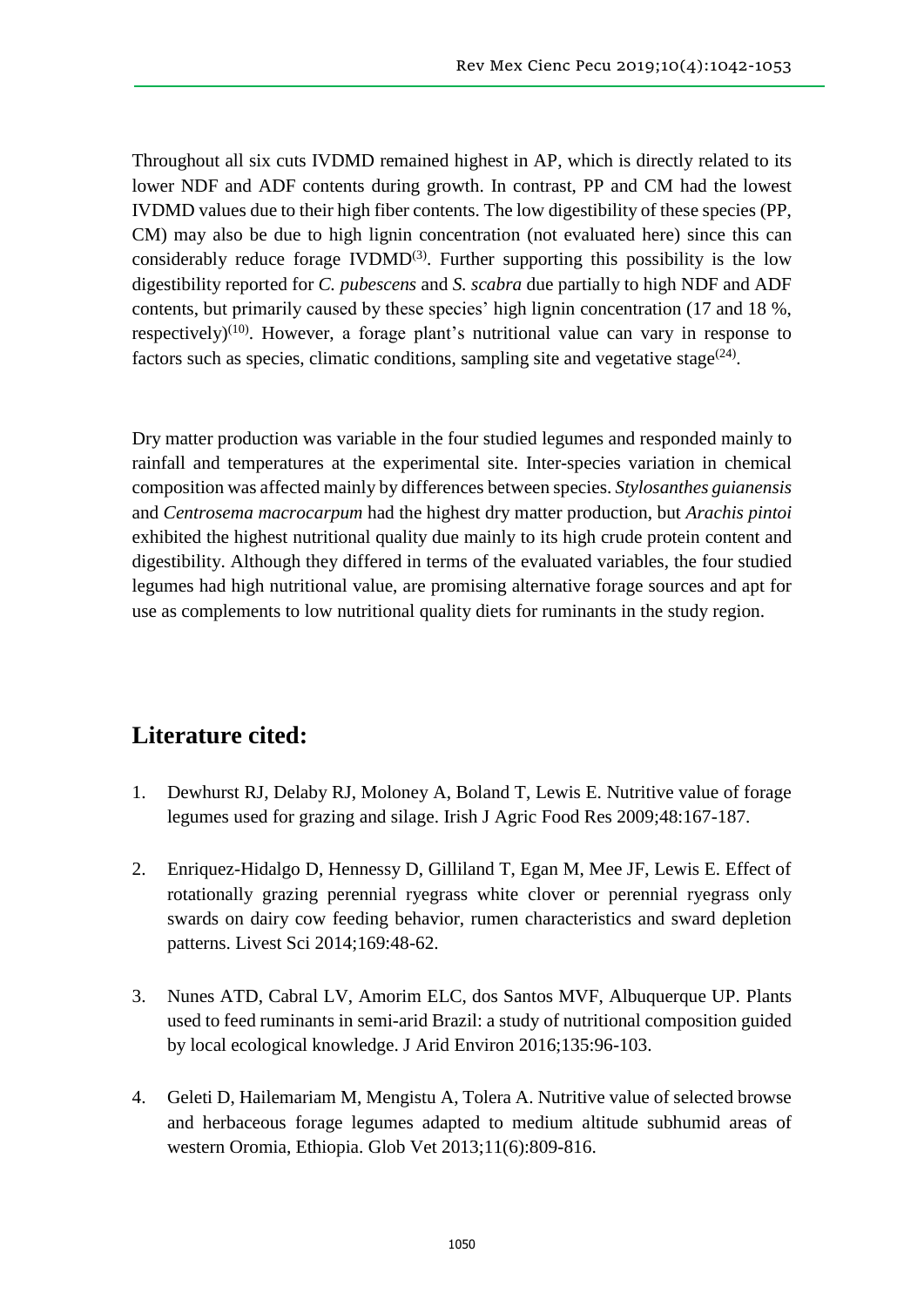- 5. Phengsavanh P, Frankow-Linberg BE. Effect of harvesting interval on biomass yield and nutritive value of five tropical forage legumes (*Aeschynomene histrix* 'BRA 9690', *Canavalia brasiliensis* 'CIAT 17009', *Stylosanthes guianensis* 'CIAT 184' and 'Composite' and *Vigna unguiculata* 'CIAT 1088‐4') in Lao PDR. Grassl Sci 2013;59(2):80-26.
- 6. Muamba IT, Ignatius VN, Mangeye HK, Hornick JL. Nutritive value of *Adenodolichos rhomboideus* leaves compared with *Leucaena leucocephala* and *Stylosanthes guianensis* forages in indigenous goats in Lubumbashi (DR Congo). Biotechnol, Agrono, Soc Environ 2014;18(2):165-173.
- 7. Njoka-Njiru EN, Njarui MG, Abdulrazak SA, Mureithi JG. Effect of intercropping herbaceous legumes with Napier grass on dry matter yield and nutritive value of the feedstuffs in semi-arid region of eastern Kenya. Agric Trop Subtrop 2006;39(4):255- 267.
- 8. Njarui DMG, Njoka EN, Abdulrazak SA, Mureithi JG. Effect of planting patterns of two herbaceous forage legumes in fodder grasses on productivity of grass/legume mixture in semi-arid tropical Kenya. Trop Subtrop Agroecosyst 2007;7(2):73-85.
- 9. García-Ferrer L, Bolaños-Aguilar ED, Ramos-Juárez J, Osorio-Arce M, Lagunes-Espinoza LC. Yield and nutritive value of forage legumes in two seasons and four regrowth stages. Rev Mex Cienc Pecu 2015;6(4):453-468.
- 10. Musco N, Koura IB, Tudisco R, Awadjihè G, Adjolohoun S, Cutrignelli MI, Mollica MP, Houinato M, Infascelli F, Calabró S. Nutritional characteristics of forage grown in south of Benin. Asian-Austr J Anim Sci 2016;29:51-61.
- 11. Araújo SAC, da Silva TO, Rocha NS, Ortêncio MO. Growing tropical forage legumes in full sun and silvopastoral system. Act Scient Anim Sci 2017;39:27-34.
- 12. Di Palma MVL, Méndez AC. Leguminosa forrajera Maní mejorador *Arachis pintoi* CIAT 17434. Una alternativa para la ganadería. Costa Rica. Boletín divulgativo 1994;1-18.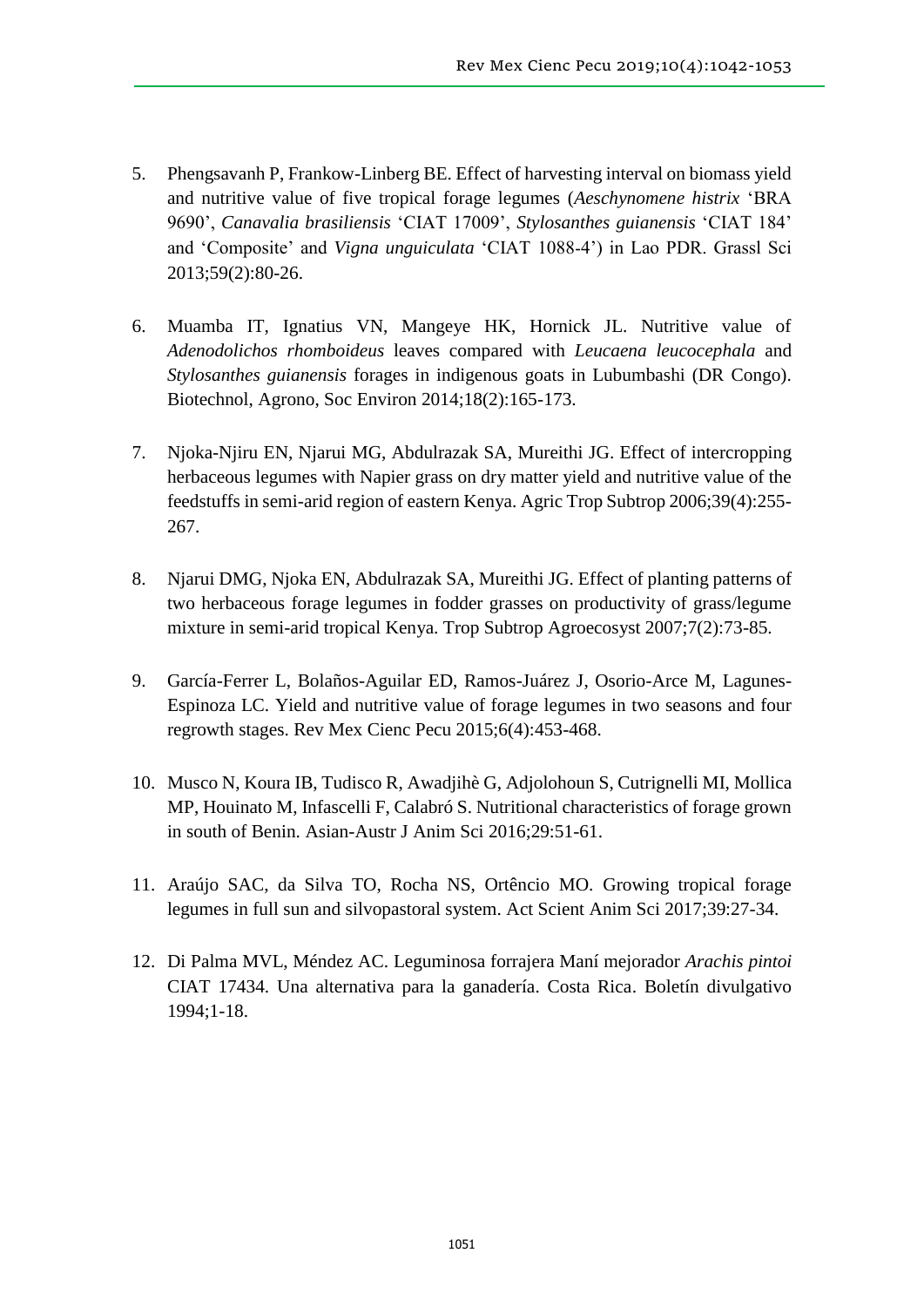- 13. Pozo LA, Alvarado AA, Carrera MB, Pilalola DW. Evaluación de distintas densidades de siembra de Kudzú tropical (*Pueraria phaseoloides*) como alternativa de cobertura vegetal en plantaciones de cacao en la zona agrícola del cantón El Triunfo, provincia del Guayas. Mis Agro 2016;(11):1-20.
- 14. Ramírez-Bahena MH, Chahbohune R, Velázquez E, Gómez-Moriano A, Mora E, Peix A, Toro M. *Centrosema* is a promiscuous legume nodulated by several new putative species and symbiovars of *Bradyrhizobium* in various American countries. Syst Appl Microbiol 2013;392-400.
- 15. COTECOCA, Comisión técnico consultiva para la determinación regional de los coeficientes de agostadero, SAGARPA, Delegación en el Estado de Puebla, Subdelegación Agropecuaria. 2001:1-2.
- 16. Ankom Technology. Operator's manual. Ankom Technology, Macedon, New York 2006.
- 17. AOAC. Official Methods of Analysis of Association of Official Analytical Chemists. 17<sup>th</sup>. ed. Washington, USA. 2000.
- 18. Jones DIH, Hayward MV. The effect of pepsin pretreatment of herbage on the prediction of dry matter digestibility from solubility in fungal cellulase solutions. J Sci Food Agric 1975;26:711-718.
- 19. Clarke T, Flinn PC, Mcgowan AA. Low-cost pepsin-cellulase assays for prediction of digestibility of herbage. Grass Forage Sci 1982;37:147-150.
- 20. SAS (Statistical Analysis System). User's Guide: Statistics, version 9.0. SAS Institute Inc., Cary, North Caroline, USA; 2002.
- 21. Adjolohoun S, Buldgen A, Adandedjan C, Decruyenaere V, Dardenne P. Yield and nutritive value of herbaceous and browse forage legumes in the Borgou region of Benin. Trop Grassl 2008;42(2):104-111.
- 22. Mupangwa JF, Ngongoni NT, Hamudikuwanda H. The effect of stage of growth and method of drying fresh herbage on chemical composition of three tropical herbaceous forage legumes. Trop Subtrop Agroecosyst 2006;6:23-30.
- 23. Black AD, Laidlaw AS, Moot DJ, O'Kiely P. Comparative growth and management of white and red clovers. Irish J Agric Food Res 2009;48:149-166.